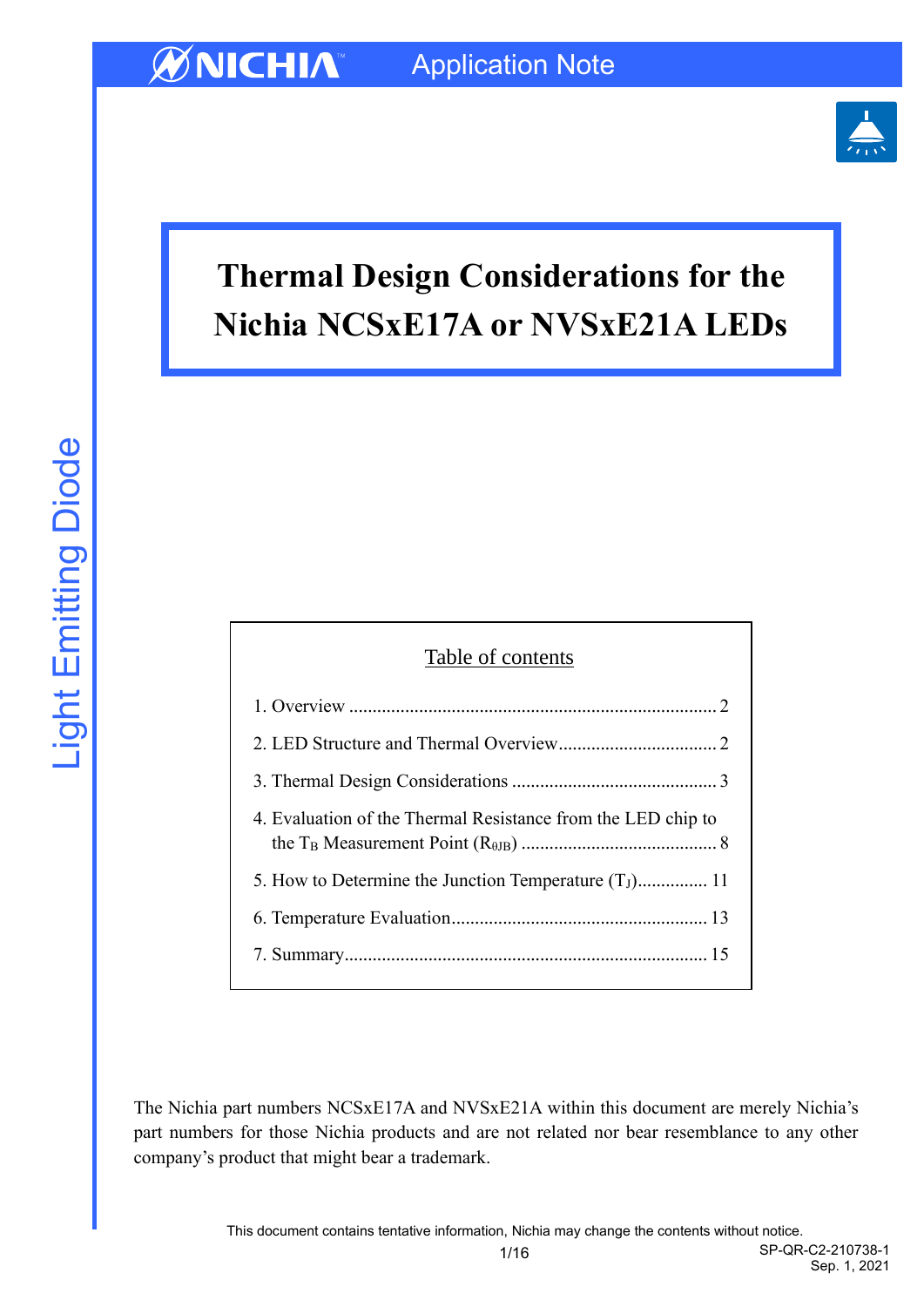# <span id="page-1-0"></span>**1. Overview**

For any system/application that uses LEDs, the thermal design is a very important factor in determining the optical and electrical characteristics (e.g. luminous flux, forward voltage) and is directly related to the lifetime of the LED. In addition to the thermal evaluation of the LED, the junction temperature must be managed when the LEDs are used in the chosen applications.

The NCSxE17A/NVSxE21A LEDs have a more compact size when compared to other LEDs that produce the same wattage and have a high luminous flux density. The thermal design is especially important due to the higher input power in conjunction with the small package size of these LEDs. This application note provides the information on the precautions and temperature evaluation techniques for thermal design.

# <span id="page-1-1"></span>**2. LED Structure and Thermal Overview**

To effectively transfer the heat generated in the internal emitting device (hereafter referred to as "LED chip"), the design of the NCSxE17A/NVSxE21A LEDs is to have the LED chip directly soldered onto a secondary substrate (e.g. a PCB). As shown in Figure 1, the heat generated in the LED chip is able to be conducted and dissipated:

LED chip  $\rightarrow$  Electrode  $\rightarrow$  Solder  $\rightarrow$  Copper Layer  $\rightarrow$  Insulation Layer  $\rightarrow$  Aluminum Layer  $\rightarrow$  Housing (Luminaire)



Figure 1. Internal Structure and Thermal Path of a NCSxE17A/NVSxE21A LED when connected to a PCB

The electrodes of NCSxE17A/NVSxE21A LEDs are small in proportion to the size of the package, it is important to use parts/materials with a sufficient heat dissipation capability for the heat dissipation path from the electrode to the housing. If a PCB with insufficient heat dissipation capability (e.g. glass-epoxy boards) is used, it may prevent heat from escaping and cause the junction temperature to extremely increase and/or the luminous flux to decrease.

For the dimensions of NCSxE17A/NVSxE21A's electrode pads, refer to Figures 2 and 3 below.



Figure 2. Outline Dimensions of NCSxE17A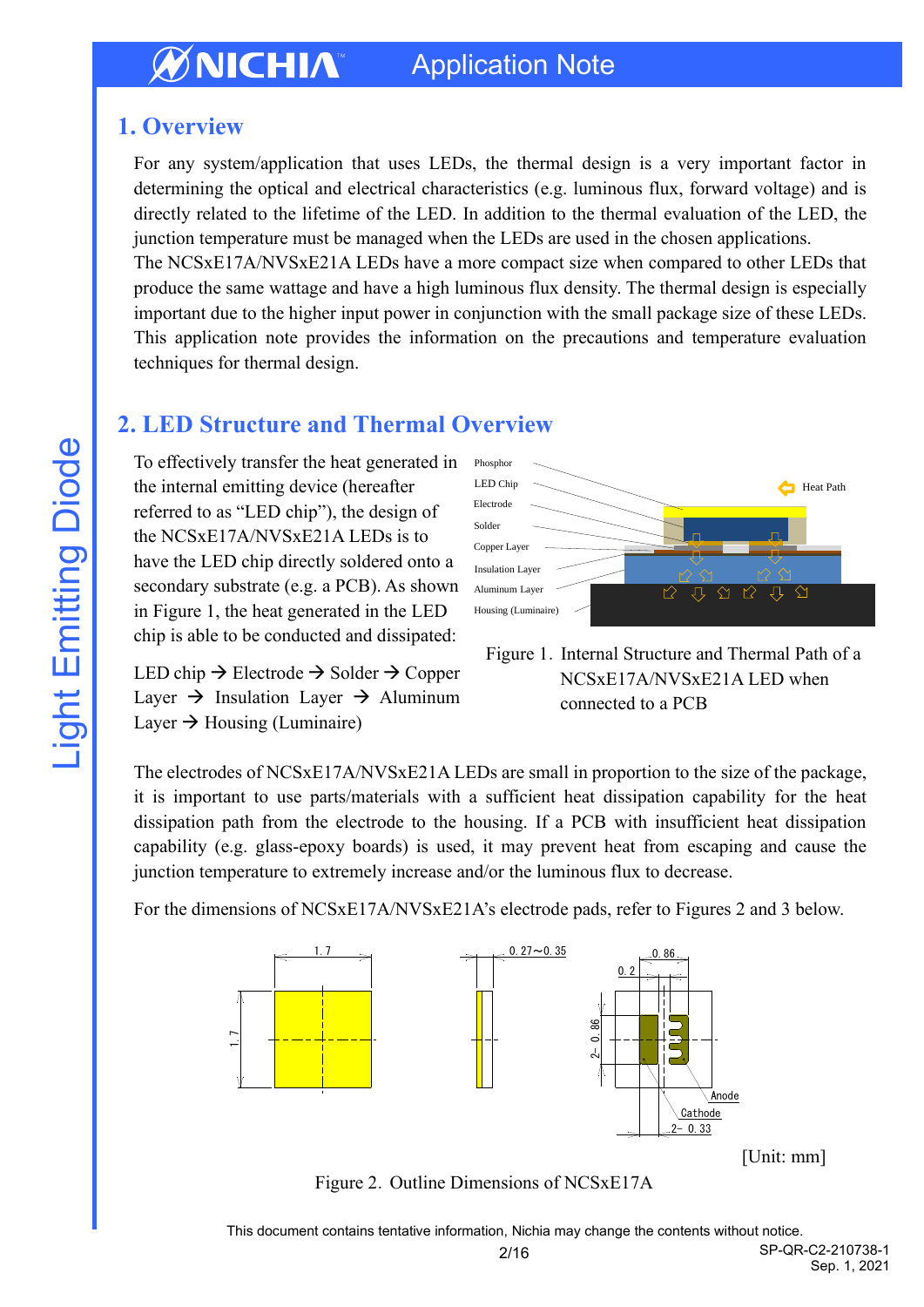

Figure 3. Outline Dimensions of NVSxE21A

[Unit: mm]

# <span id="page-2-0"></span>**3. Thermal Design Considerations**

# **3.1 A Thermal Resistance Model Example with Parameters**

Refer to Figure 4 for an example of a cross section of an NCSxE17A/NVSxE21A LED soldered to an aluminum PCB when used with a heat sink to dissipate the heat and Figure 5 for a schematic diagram of the thermal resistance for this LED and PCB geometry. Refer to Table 1 for important technical terms used in this application note with descriptions and cautions/suggestions to consider.



Figure 4. Cross Sectional Diagram of an NCSxE17A/NVSxE21A LED



Figure 5. Schematic diagram of the thermal resistance of a NCSxE17A/NVSxE21A when soldered to a PCB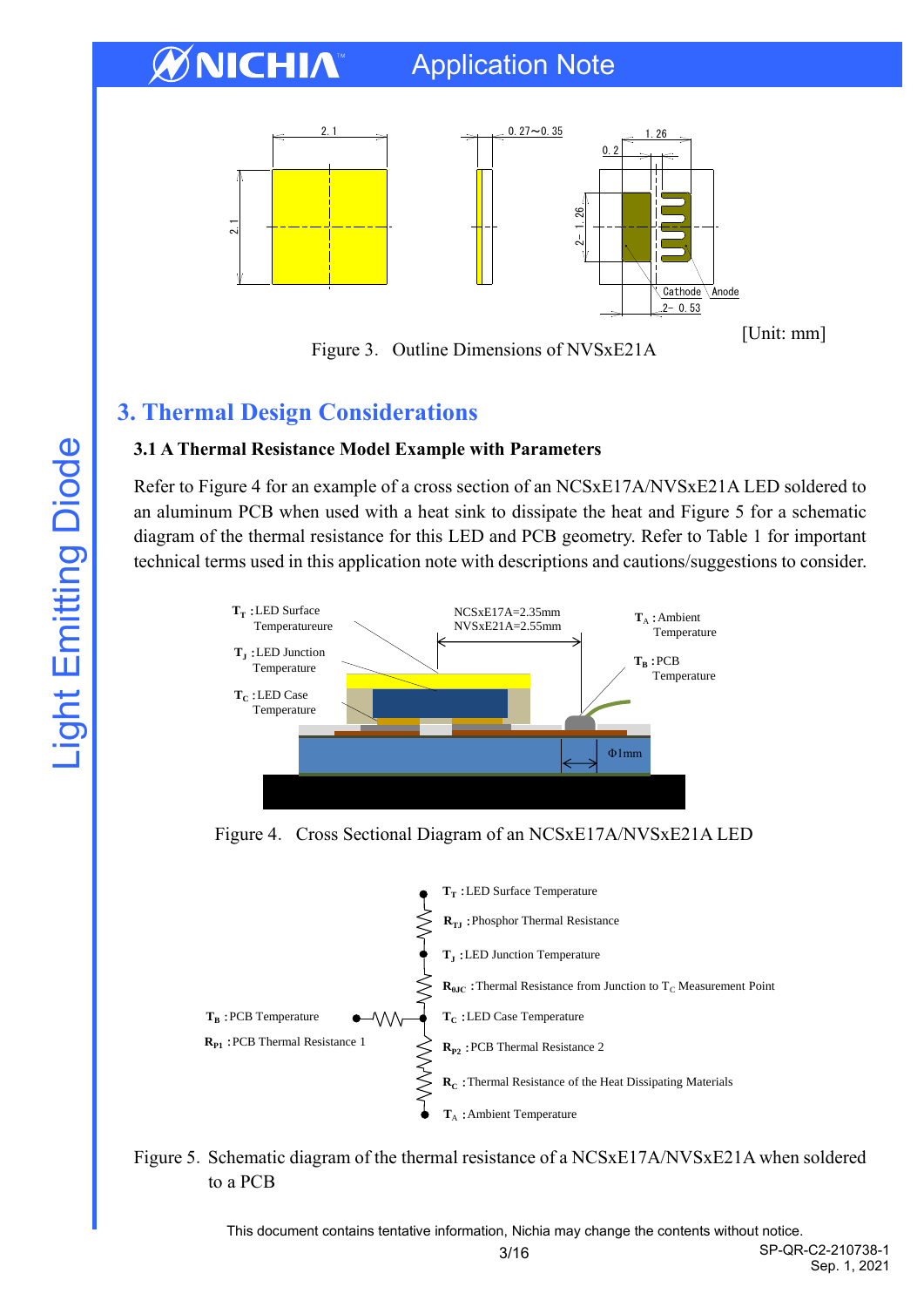#### Table 1. Important Technical Terms/Descriptions and Cautions/Suggestions

| Term                                                                     | Symbol          | Descriptions and Cautions/Suggestions                                                                                                                                                                                                                                                                                                                                                                                                                                                                                                                                                                                                                     |  |  |
|--------------------------------------------------------------------------|-----------------|-----------------------------------------------------------------------------------------------------------------------------------------------------------------------------------------------------------------------------------------------------------------------------------------------------------------------------------------------------------------------------------------------------------------------------------------------------------------------------------------------------------------------------------------------------------------------------------------------------------------------------------------------------------|--|--|
| <b>LED</b> Surface<br>Temperature                                        | $T_T$           | The temperature at the center on the surface of the emission area of the LED.                                                                                                                                                                                                                                                                                                                                                                                                                                                                                                                                                                             |  |  |
| <b>LED</b> Junction<br>Temperature                                       | $T_J$           | The temperature of the LED chip.<br>The maximum junction temperature of NCSxE17A/NVSxE21A is 135°C; ensure<br>that the junction temperature does not exceed this temperature during operation.                                                                                                                                                                                                                                                                                                                                                                                                                                                            |  |  |
| <b>Thermal Resistance</b><br>from Junction to $T_C$<br>Measurement Point | $R_{\theta JC}$ | The thermal resistance from the LED chip (i.e. junction) to the electrode (i.e.<br>case). Nichia determines thermal resistances according to the<br>measurement/calculation methods detailed in JESD 51. The maximum thermal<br>resistance values of NCSxE17A/NVSxE21A are very small: 1°C/W (max.) for<br>NCSxE17A and 0.6 °C/W (max.) for NVSxE21A.                                                                                                                                                                                                                                                                                                     |  |  |
| <b>LED</b> Case<br>Temperature                                           | $T_{\rm C}$     | The temperature at the electrodes. In the case of the NCSxE17A/NVSxE21A<br>LEDs, once the LED has been soldered to a PCB it is difficult to determine the $T_c$<br>due to the location of the $T_c$ measurement point.                                                                                                                                                                                                                                                                                                                                                                                                                                    |  |  |
| PCB Temperature                                                          | $T_B$           | The PCB surface temperature measured at a point that is close to the LED. In the<br>case of the NCSxE17A/NVSxE21A LEDs, no solder fillets will be formed<br>between the LED electrode and the PCB and it is difficult to determine the<br>temperature at the solder connection. The $T_B$ should be measured at the $T_B$<br>measurement point as shown in Figure 4.                                                                                                                                                                                                                                                                                      |  |  |
| PCB Thermal<br>Resistance 1                                              | $R_{P1}$        | The thermal resistance from the LED electrode to the T <sub>B</sub> measuring point. The<br>R <sub>P1</sub> can vary depending on the aluminum PCB (e.g. the land pattern design<br>soldering pad pattern and its size [copper layer], heat dissipation performance,<br>etc.), the heat sink, and operating conditions (i.e. LED temperature during<br>operation, etc.) used for the LEDs.                                                                                                                                                                                                                                                                |  |  |
| Thermal Resistance<br>from junction to $T_B$<br>measuring point          | $R_{\theta JB}$ | The thermal resistance from the LED chip (i.e. junction) to the surface of the<br>PCB ( $T_B$ measurement point). This thermal resistance ( $R_{\theta$ JB) is represented by the<br>following equation.<br>LED Thermal Resistance ( $R_{\theta$ JB) = LED Thermal Resistance ( $R_{\theta$ JC) + PCB<br>Thermal Resistance 1 $(R_{P1})$<br>$R_{\theta JC}$ = Thermal resistance from junction to T <sub>C</sub> measurement point                                                                                                                                                                                                                        |  |  |
| PCB Thermal<br>Resistance 2                                              | $R_{P2}$        | The thermal resistance of the aluminum PCB from the contact surface with the<br>LED to the heat sink (in the Z direction). The thermal resistance of an<br>aluminum PCB can vary greatly depending on the insulation layer specifications<br>(i.e. thermal conductivity, thickness); ensure that sufficient verification is<br>performed when selecting the material. The R <sub>P2</sub> is characterized by the following<br>equation:<br>PCB Thermal Resistance 2 (R <sub>P2</sub> ) $\lceil \circ C/W \rceil$ = Insulation Layer Thickness [m] /<br>(Insulation Layer's Thermal Conductivity [W/m·K] x Insulation Layer's Area<br>$\lceil m^2 \rceil$ |  |  |
| Thermal Resistance<br>of the Heat<br><b>Dissipating Materials</b>        | $R_C$           | The thermal resistance obtained by combining the thermal resistances of the heat<br>dissipating materials (e.g. heat dissipating film, heat dissipating grease, heat sink,<br>$etc.$ ).                                                                                                                                                                                                                                                                                                                                                                                                                                                                   |  |  |
| Ambient<br>Temperature                                                   | $T_A$           | The temperature of the environment surrounding the LED light module.                                                                                                                                                                                                                                                                                                                                                                                                                                                                                                                                                                                      |  |  |

The following section provides the results of Nichia's thermal simulations to outline the importance of the printed circuit board assembly.

This document contains tentative information, Nichia may change the contents without notice.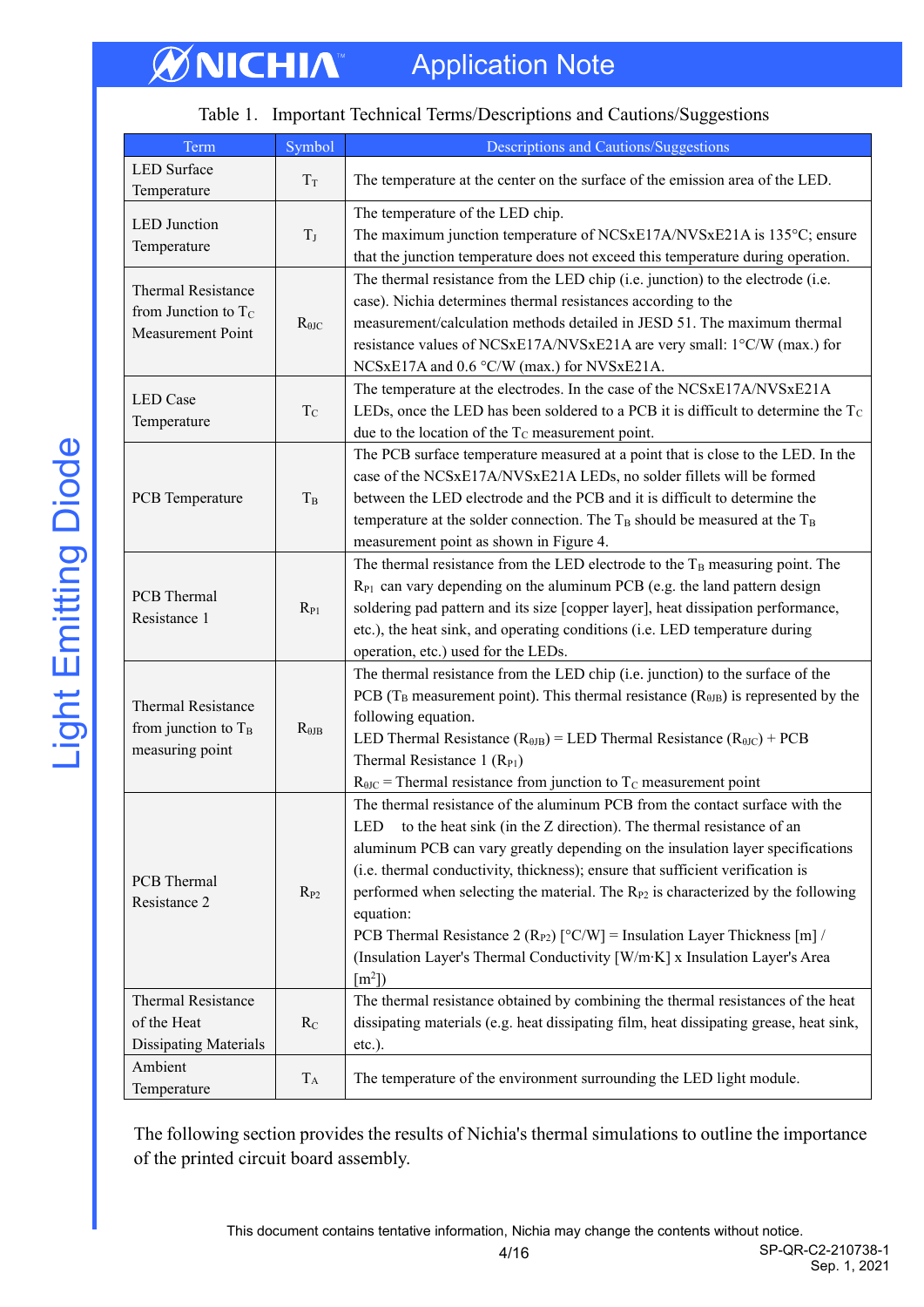#### **3.2 Thermal Simulations with Aluminum PCBs**

When using the NCSxE17A/NVSxE21A LEDs, the heat dissipation capability of the PCB is very important. Refer to Figure 6 and Figure 7 to compare the results of thermal simulations using an aluminum PCB with low thermal conductivity and with high thermal conductivity.



Figure 6.Aluminum PCB with low thermal conductivity

Heat from the LED is sufficiently dissipated causing the  $T_J$  to become low.



Figure 7. Aluminum PCB with high thermal conductivity

When the NCSxE17A/NVSxE21A LEDs are soldered to an aluminum PCB with low thermal conductivity, the heat from the LED is not sufficiently dissipated and it causes the LED junction temperature to increase. If they are soldered to an aluminum PCB with high thermal conductivity, the heat from the LED is sufficiently dissipated to the aluminum PCB via the insulation layer (that also has high thermal conductivity) and it causes the LED junction temperature to be low. When using NCSxE17A/NVSxE21A LEDs for the chosen application, the PCB should be carefully selected. If the input power to the LED is large, using a PCB with poor thermal conductivity (e.g. glass epoxy resin PCBs [FR4], glass composite PCBs [CEM3] and aluminum PCBs with low thermal conductivity) are not recommended; instead, Nichia recommends using aluminum PCBs with high thermal conductivity.

# **3.3 Types of Soldering Pad Patterns and the Heat Dissipation Capabilities**

There are two different types of soldering pad patterns: solder mask defined (SMD) pads and nonsolder mask defined (NSMD) pads.

- SMD pads: Solder masks (i.e. solder stencil aperture) are used to define the land (i.e. area/position of the land on the PCB)
- NSMD pads: A copper etching solution (Copper defined pad) is used to define the land (i.e. area/position of the land on the PCB)

Refer to Table 2 for the advantages/disadvantages of these types of pads.

**Light Emitting Diode**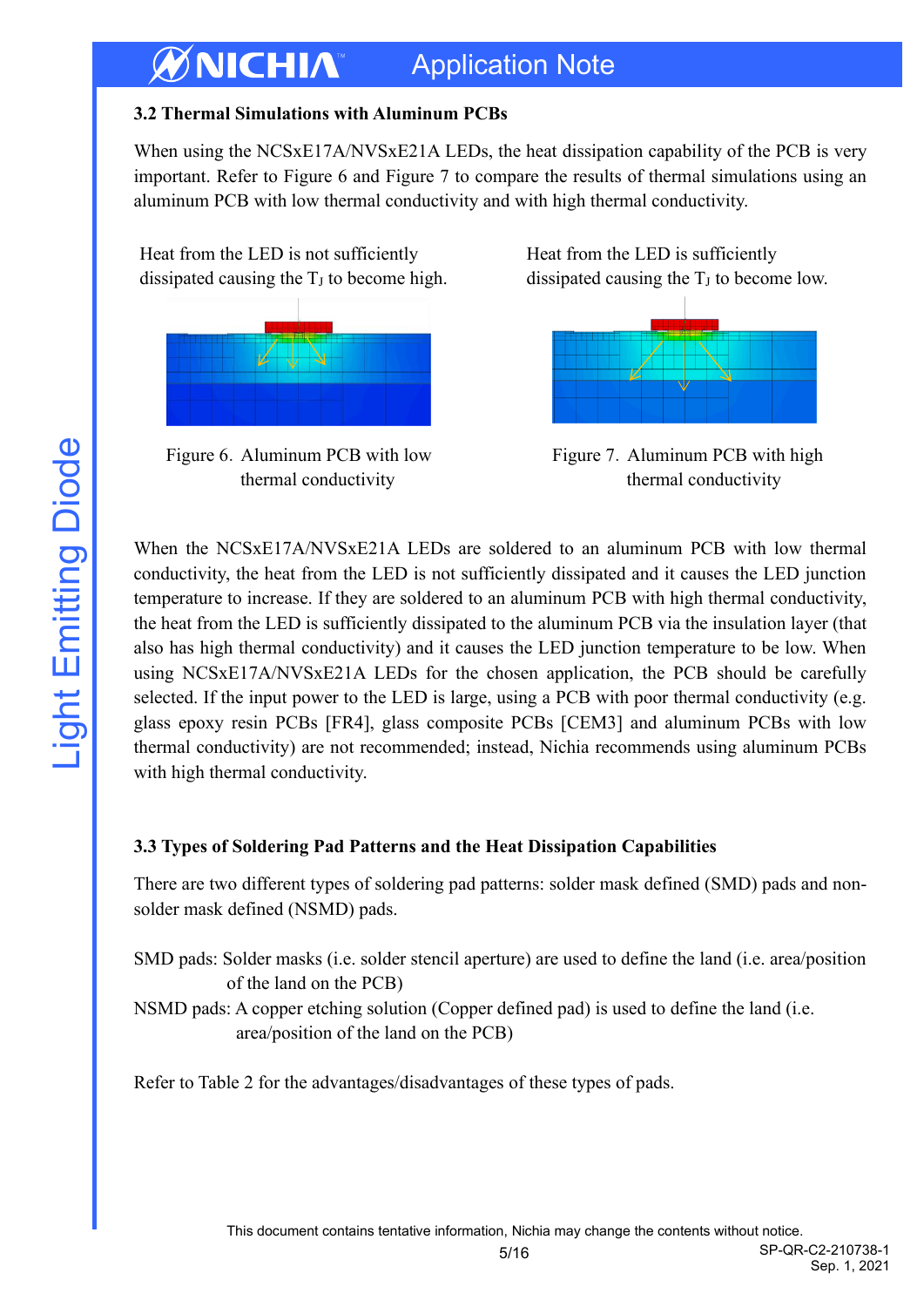|                                        | racio 2. Compañson or plan and racial Dana I automo                                                                                    |                                                                                                                                       |  |  |  |  |  |
|----------------------------------------|----------------------------------------------------------------------------------------------------------------------------------------|---------------------------------------------------------------------------------------------------------------------------------------|--|--|--|--|--|
| <b>Soldering Pad</b><br>Pattern Type   | <b>SMD</b>                                                                                                                             | <b>NSMD</b>                                                                                                                           |  |  |  |  |  |
| Appearance                             |                                                                                                                                        |                                                                                                                                       |  |  |  |  |  |
| Structural<br>Diagrams                 | Solder Paste<br>Solder Mask<br>Copper Layer<br>Insulation Layer<br>PCB Base Material                                                   | Solder Paste<br>Solder Mask<br>Copper Layer<br>Insulation Layer<br>PCB Base Material                                                  |  |  |  |  |  |
| Ease/Precision of<br>Assembly          | [Disadvantage]<br>The quality of the assembly<br>depends on how precisely the<br>solder mask is applied.                               | [Advantage]<br>The quality of the assembly does<br>not critically depend on how<br>precisely the solder mask is applied.              |  |  |  |  |  |
| <b>Heat Dissipation</b><br>Performance | [Advantage]<br>SMD designs have a copper layer that is<br>greater in area than the land<br>and that causes better heat<br>dissipation. | [Disadvantage]<br>NSMD designs have a copper layer that is<br>smaller in area than the land and<br>that causes poor heat dissipation. |  |  |  |  |  |

# Table 2.Comparison of SMD and NSMD Land Patterns

#### • Ease of Assembly for LEDs

The NCSxE17A/NVSxE21A LEDs have very small electrodes with a little clearance (0.2mm) between the anode and cathode electrodes; these features require the PCB to be manufactured with precision. In the case of SMD pads, the land size/position are defined by the aperture of the solder mask (i.e. SMD pads); if the quality of solder mask application is poor, it will cause a position error (i.e. difference between the intended position and actual position where the LED is soldered) and the resulting difference in size between the lands for the anode electrode and cathode electrode. These differences can cause LED-related failures/defects during the assembly of the chosen application (e.g. open circuit, short circuit, misalignments, lifts/delamination, solder balls, etc.); when using SMD pads for the chosen application, ensure that the PCBs are manufactured with precision through sufficient verification.

In the case of NSMD pads, a copper etching solution is used to define the size and position of the land; if the solder mask is not applied correctly and/or not in the correct position, it will not have a significant effect on the land. As a result, NSMD pads have an advantage for the ease of assembly over SMD pads.

IMPORTANT NOTE: Once an NCSxE17A/NVSxE21A LED is soldered to a PCB, do not repair and/or rework the LEDs. For more details, refer to the application note "Assembly Techniques for NCSxE17A/NVSxE21A" and ensure that sufficient verification is performed prior to use.

This document contains tentative information, Nichia may change the contents without notice.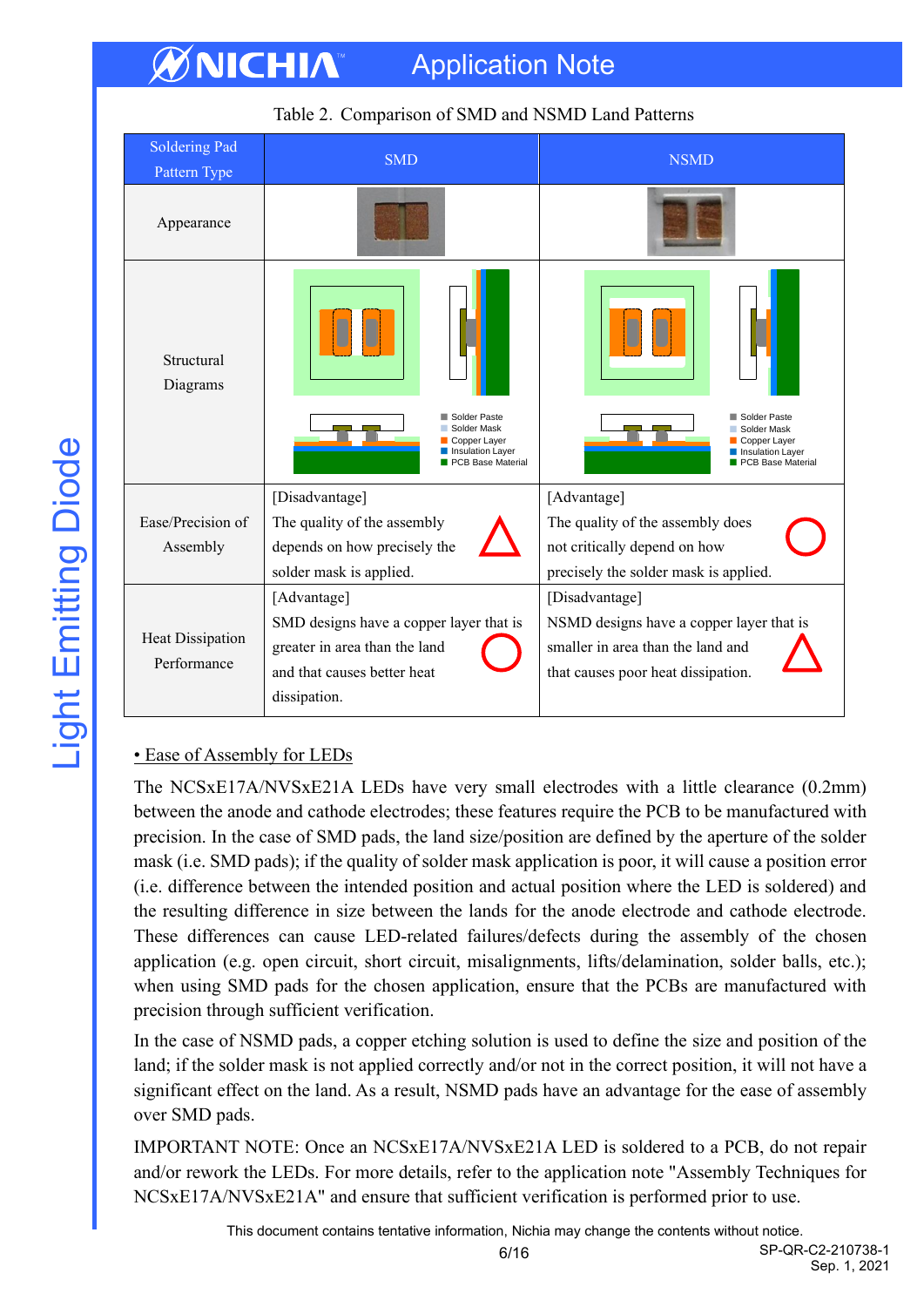# • Effects of SMD/NSMD pads on the Heat Dissipation Performance

In order to ensure that heat from an LED is effectively conducted to the aluminum PCB, the area of the copper layer should be as large as possible. The maximum size of the copper layer of an SMD design is virtually unlimited if the design of the PCB allows, while that of a NSMD design is limited to the solder pad pattern size for the LED. As a result, SMD pads have an advantage in heat dissipation over NSMD pads. The thickness of the copper also influences the heat dissipation and the greater the thickness the better the heat dissipation performance. However, since the electrodeto-electrode clearance is only 0.2mm, the recommended thickness of a copper layer is 35μm considering possible etching failures/defects during manufacturing of the PCB.

## **3.4 Recommended Soldering Pad Pattern**

Refer to Figure 8 and Figure 9 for the recommended soldering pad patterns for the NCSxE17A/NVSxE21A LEDs when NSMD pads are used for the PCB.



## Figure 8.NCSxE17A Recommended Soldering Pad Pattern

Figure 9.NVSxE21A Recommended Soldering Pad Pattern

For the NCSxE17A LEDs, the recommended solder pad pattern size is 0.86mm in width and the solder mask aperture size for this is 1.26mm in width; this difference in size is designed to account for a solder mask position deviation of less than 0.2mm. Both soldering pad designs (i.e. SMD/NSMD) have advantages/disadvantages; ensure that the cautions/suggestions detailed in section 3.3 are read and understood and the appropriate soldering pad design is used for the chosen application.

Nichia has performed an evaluation of how the soldering pad design and/or the PCB's heat dissipation performance affect the thermal resistance from junction to solder  $(R_{\theta IB})$ . Refer to Section 4 below for these  $R_{\theta$ JB values and the details of the evaluation.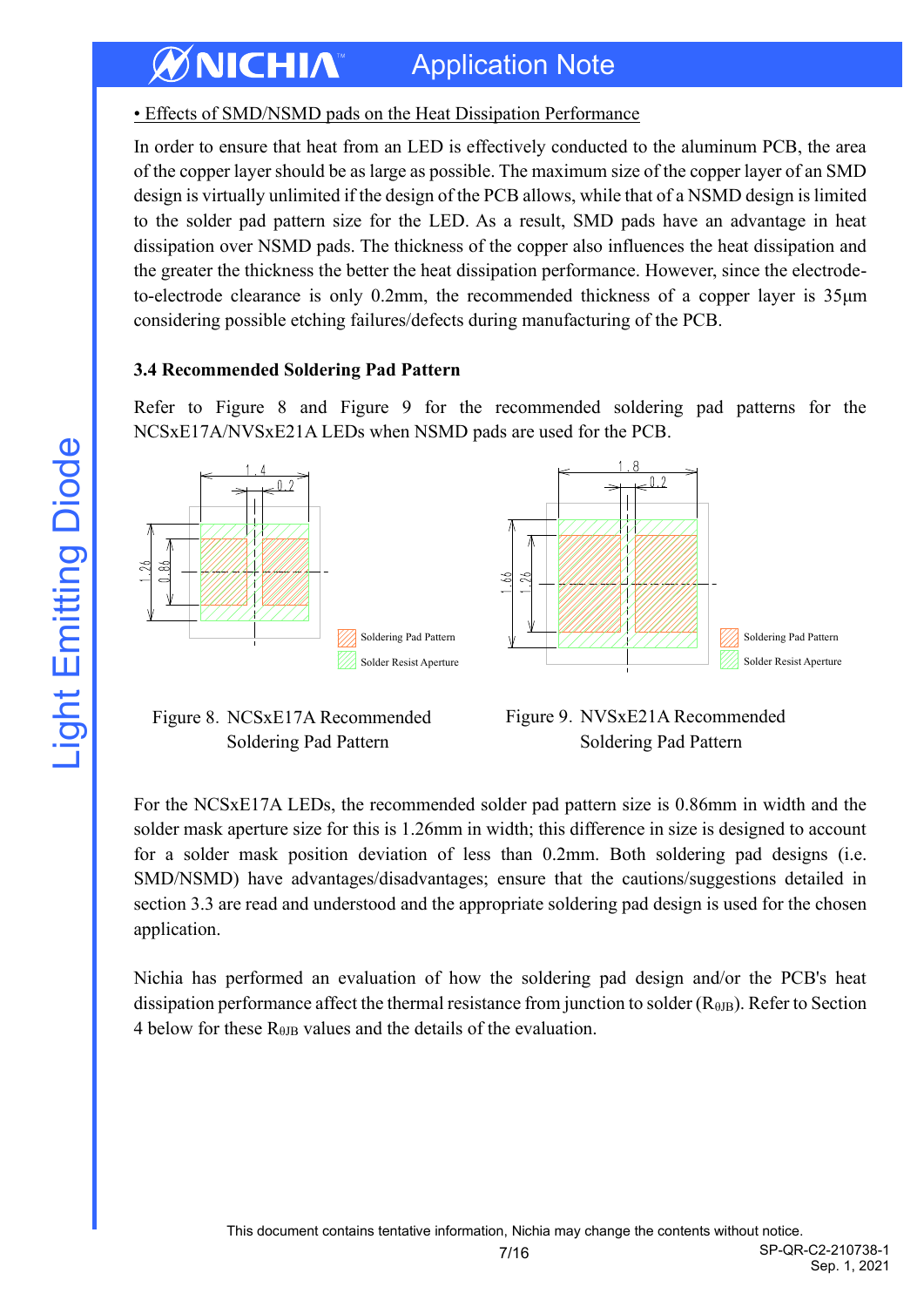# <span id="page-7-0"></span>**4. Evaluation of the Thermal Resistance from the LED chip to the T<sup>B</sup> Measurement Point (RθJB)**

Nichia has calculated the thermal resistance  $(R<sub>θJB</sub>)$  of NCSxE17A/NVSxE21A LEDs with various types of aluminum PCBs (e.g. type/size of soldering pad pattern, thermal conductivity of the insulation layer). The measurement methods used comply with JESD 51.

#### **4.1 Specifications for the PCBs used in the Evaluation**

For the thermal conductivity of the insulation layer of the aluminum PCB, six different types ranging from 1.8W/m∙K to 11.1W/m∙K were used. Details for the specifications of these PCBs are shown in Table 3 below.

| <b>PCB</b><br>Specifications $*1$             | Unit          | NRA-ES1 | NRA-8 | $NRA-E(3.0)$ | $NRA-E(6.5)$ | NRA-H <sub>6</sub> | NRA-H10 |
|-----------------------------------------------|---------------|---------|-------|--------------|--------------|--------------------|---------|
| Insulation Layer<br>Thermal<br>Conductivity*2 | $W/m \cdot K$ | 1.8     | 2.1   | 2.7          | 4.5          | 5.7                | 11.1    |
| Insulation Layer<br>Thickness                 | μm            | 120     | 120   | 120          | 120          | 120                | 120     |
| Copper Layer<br>Thickness                     | μm            | 35      | 35    | 35           | 35           | 35                 | 35      |
| Aluminum Layer<br>Thickness                   | mm            |         |       |              |              |                    |         |

Table 3. Specifications for the Aluminum PCBs

\* <sup>1</sup> The PCBs are manufactured by Nippon Rika Kogyosho Co., Ltd.

\*<sup>2</sup> The values for the thermal conductivity of the insulation layer are from Nippon Rika Kogyosho Co., Ltd. catalogs and are not guaranteed.

## **4.2 Soldering Pad Patterns and PCB Designs (i.e. shapes/size of the copper layer) used in the Evaluation**

# • NCSxE17A

Two different types of soldering pad patterns (i.e. SMD and NSMD) with copper layers ranging in size were used: 0.5mm (min.), 0.86mm (same size as the electrodes), 1.7mm (same size as the package) and 5mm (max.).

Table 4. Soldering Pad Patterns and PCB Design used for the Thermal Resistance Evaluation for NCSxE17A

| <b>Type</b>                                        | Α                         | B                                            |                          |                              |
|----------------------------------------------------|---------------------------|----------------------------------------------|--------------------------|------------------------------|
| <b>Solder Pad Pattern</b>                          | <b>NSMD</b>               | <b>NSMD</b>                                  | <b>SMD</b>               | <b>SMD</b>                   |
| Pattern Width                                      | $0.5$ mm                  | $0.86$ mm                                    | 1.7 <sub>mm</sub>        | 5 <sub>mm</sub>              |
| Soldering Pad Pattern<br>and PCB Design<br>Outline | <u> maren</u>             | 655555555<br><b><i><u>Processing</u></i></b> |                          |                              |
| <b>Typical Application</b>                         | <b>Not</b><br>recommended | High-density<br>assembly                     | High-density<br>assembly | Single LED<br>assembly, etc. |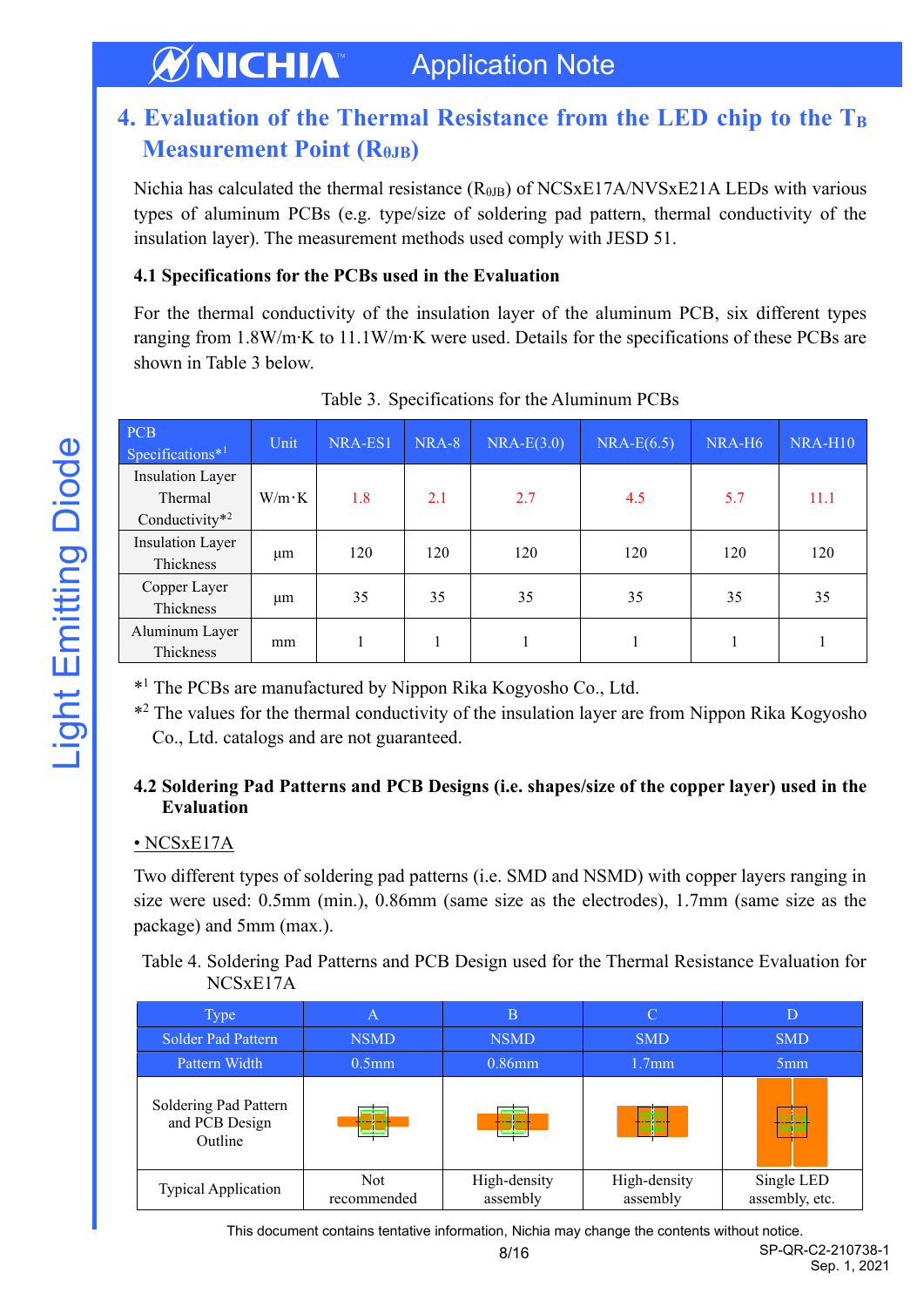# • NVSxE21A

Two different types of soldering pad patterns (i.e. SMD and NSMD) with copper layers ranging in size were used: 0.8mm (min.), 1.26mm (same size as the electrodes), 2.1mm (same size as the package) and 5mm (max.).

Table 5. Soldering Pad Patterns and PCB Design used for the Thermal Resistance Evaluation for NVSxE21A

| Type:                                           | А                              | B                        |                          |                              |
|-------------------------------------------------|--------------------------------|--------------------------|--------------------------|------------------------------|
| <b>Solder Pad Pattern</b>                       | <b>NSMD</b>                    | <b>NSMD</b>              | <b>SMD</b>               | <b>SMD</b>                   |
| Pattern Width                                   | $0.8$ mm                       | $1.26$ mm                | 2.1mm                    | 5 <sub>mm</sub>              |
| Soldering Pad Pattern<br>and PCB Design Outline | ,,,,,,,,,,,,,,<br><u>mmana</u> | $\overline{a}$           |                          |                              |
| <b>Typical Application</b>                      | <b>Not</b><br>recommended      | High-density<br>assembly | High-density<br>assembly | Single LED<br>assembly, etc. |

# **4.3 Measurement Results for the Transient Thermal Resistance**

• Refer to Figure 10 for the thermal resistance from the LED chip to the  $T_B$  measurement point (RθJB) when operating NCSLE17A LEDs (Color Rank: sm27, Color Rendering Index Rank: R8000) at I<sub>F</sub>=700 mA.



Figure10. NCSLE17A's Thermal Resistance Values ( $R$ θJB)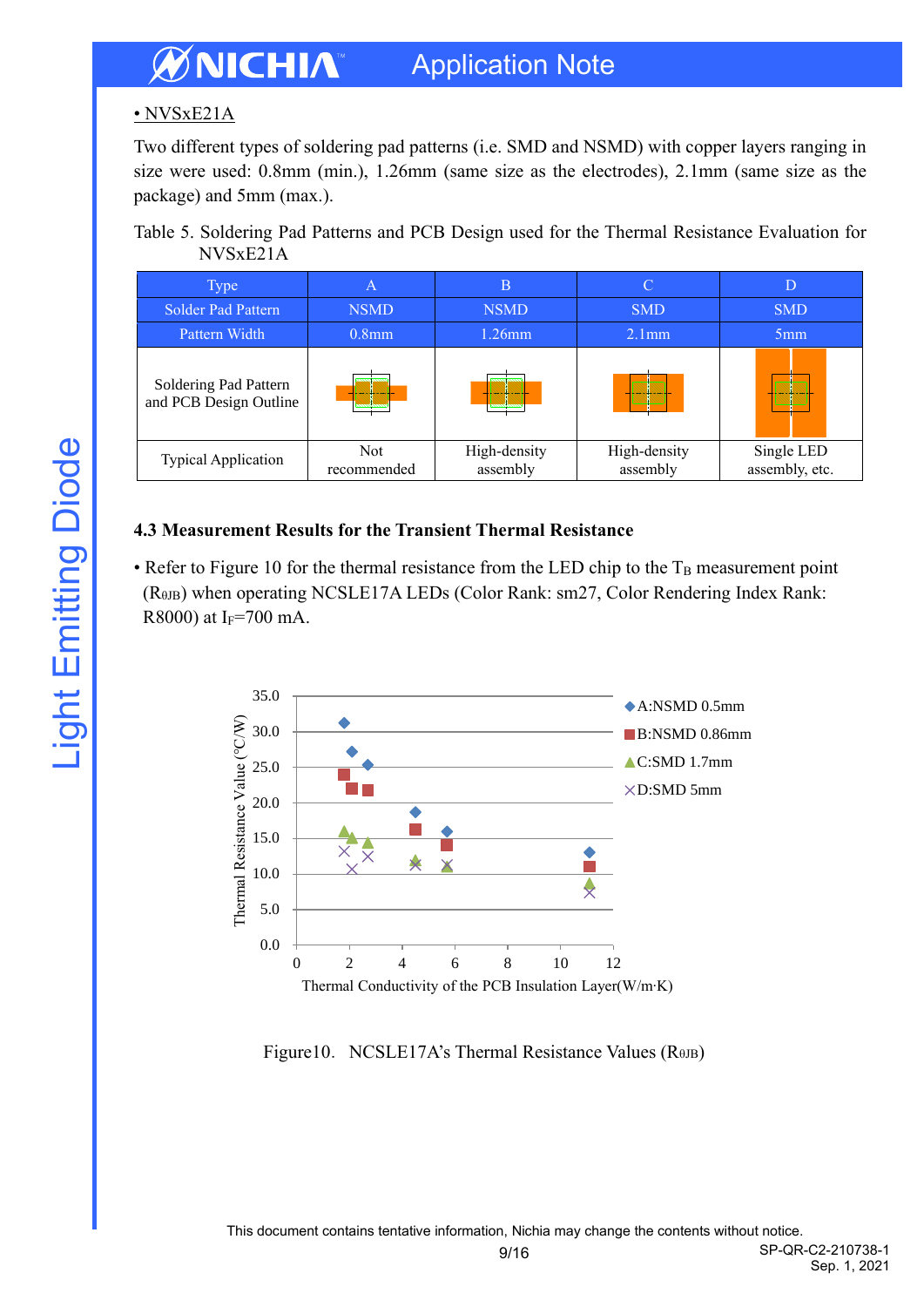• Refer to Figure 11 for the thermal resistance from the LED chip to the  $T_B$  measurement point (RθJB) when operating NVSLE21A LEDs (Color Rank: sm27, Color Rendering Index Rank: R8000) at I<sub>F</sub>=1400 mA.





The evaluation results confirm that the thermal resistance value of NCSLE17A/NVSLE21A LEDs decreases when:

- 1) the thermal conductivity of the insulation layer is larger,
- 2) an SMD design is used instead of a NSMD design,
- 3) the width of the copper layer is larger

#### **4.4 Recommended Aluminum PCB Materials**

When the LEDs are used with an aluminum PCB with a high thermal conductivity, the thermal resistance from junction to solder  $(R_{\theta_{\text{JB}}})$  is less likely to be affected by the soldering pad pattern and/or PCB design (i.e. size/shape of the copper layers on the PCB). Since the thermal resistance in this case would have a lower value, Nichia recommends using an aluminum PCB with an insulation layer that has a thermal conductivity ≥ 5.7W/m∙K for the NCSxE17A/NVSxE21A LEDs.

Sep. 1, 2021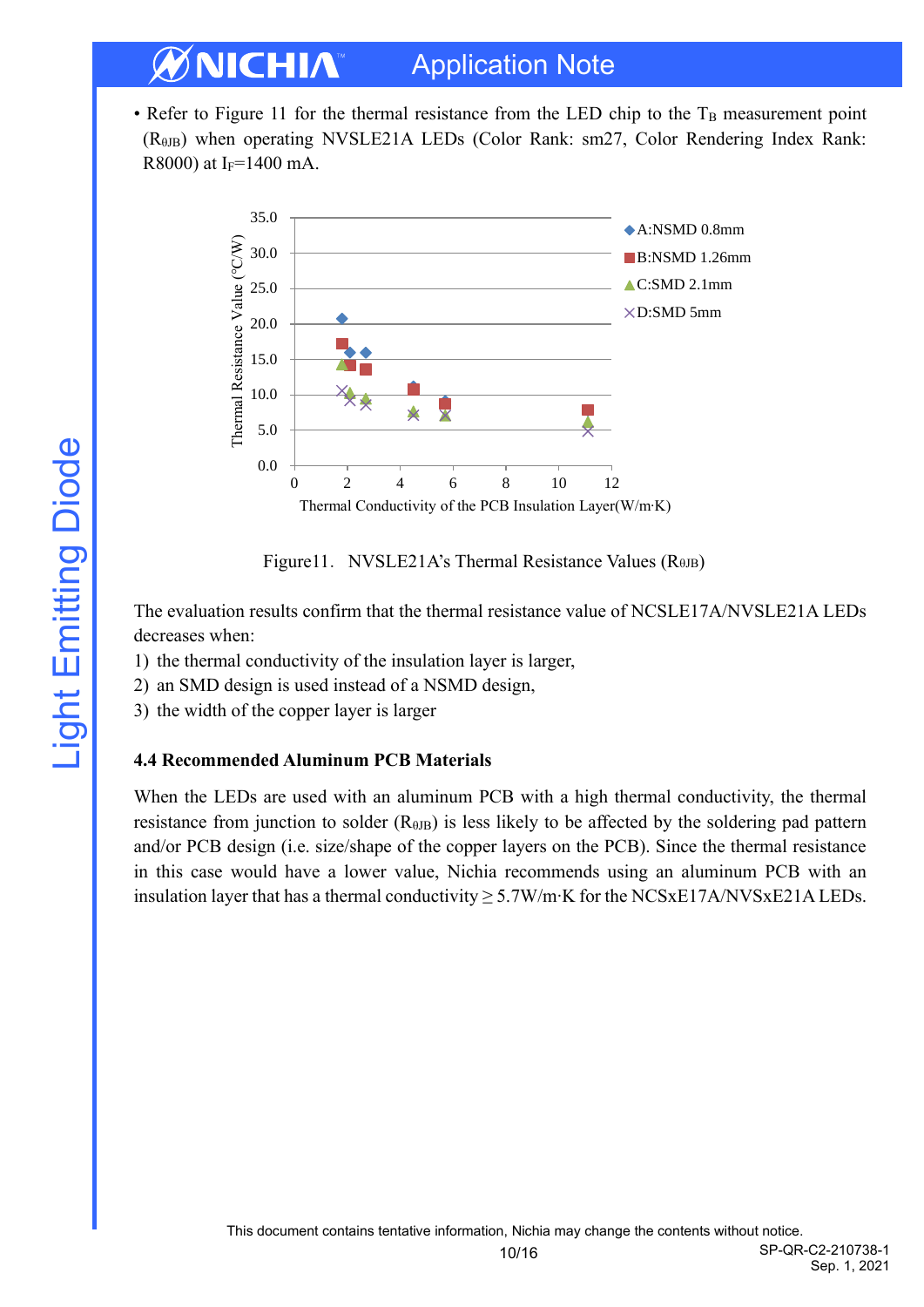# <span id="page-10-0"></span>**5. How to Determine the Junction Temperature (TJ)**

There are two different types of methods to determine the LED junction temperature:

- Calculating  $T_J$  from the PCB temperature  $(T_B)$  and the input power for the LED (see section 5.1)
- Calculating T<sub>J</sub> using the  $\Delta V_F$  method (see section 5.2)

Refer to the following sections for details on these calculation methods.

#### **5.1 Calculating LED Junction Temperature (TJ) from the PCB temperature (TB) and the Input Power for the LED**

 $T_J$  is represented by Equation 1 below. It is possible to estimate the  $T_J$  by using this equation.

Equation  $1: T_J = T_B + R_{\theta J B} \cdot W$ 

 $T_J$  = Junction Temperature  $[°C]$  $T_B$  = PCB Temperature  $[^{\circ}C]$ RθJB=Thermal Resistance from LED chip to  $T_B$  Measurement Point  $\lceil$ °C/W]  $W =$  Input Power (I<sub>F</sub> $\times$ V<sub>F</sub>) [W]

|  |  | Table 6. Thermal Resistance for NCSxE17A/NVSxE21A |
|--|--|---------------------------------------------------|
|  |  |                                                   |

| Part Number   Symbol  |                 | Unit               | $PCB*1$ | $PCR*2$ |
|-----------------------|-----------------|--------------------|---------|---------|
| NCS <sub>xE</sub> 17A | $R_{\theta}$ jb | $\rm ^{\circ}$ C/W | 16      | 31      |
| NVSxE21A              | Rair            | $\rm ^{\circ}$ C/W |         | 21      |

Aluminum PCBs used:

\* 1 Insulation layer thermal conductivity; 5.7W/m∙K, Thickness: 120μm

\* 2 Insulation layer thermal conductivity; 1.8W/m∙K, Thickness: 120μm

For the thermal resistance values  $(R_{\theta$ JB) of NCSxE17A/NVSxE21A, refer to Table 6 above. As discussed in Section 4, the  $R_{\theta$ B varies greatly depending on the PCB and the  $R_{\theta$ B listed in Table 6 were determined by using PCBs with two different insulation layer thermal conductivities (see the note under the table) and the smallest discussed soldering pad designs (i.e. Soldering Pad Design A: NSMD [see Tables 4 & 5 in Section 4]). Additionally, the  $R_{\theta$  may vary depending on the chosen operating conditions/environment; use these values for reference purposes only.

#### • How to Measure the PCB Temperature (T<sub>B</sub>) for the NCSxE17A/NVSxE21A LEDs

For thermal measurement, attach a thermocouple in a position closest to the LED while ensuring that the LED is not adversely affected by the heat when the thermocouple's wires are soldered to the PCB. It is recommended to set the temperature measurement point 2.35mm away from the LED center for an NCSxE17A LED, 2.55mm away from the LED center for an NVSxE21A LED. For both LED models, the size of temperature measurement point should be  $\varphi$ 1.0mm.

Refer to Figure 12 for an example of a thermocouple used by Nichia and Figure 13 for an example showing how to attach a thermocouple to a PCB.



Figure 12. Example of a Thermocouples used by Nichia



Figure 13. Example of a PCB attached with a Thermocouple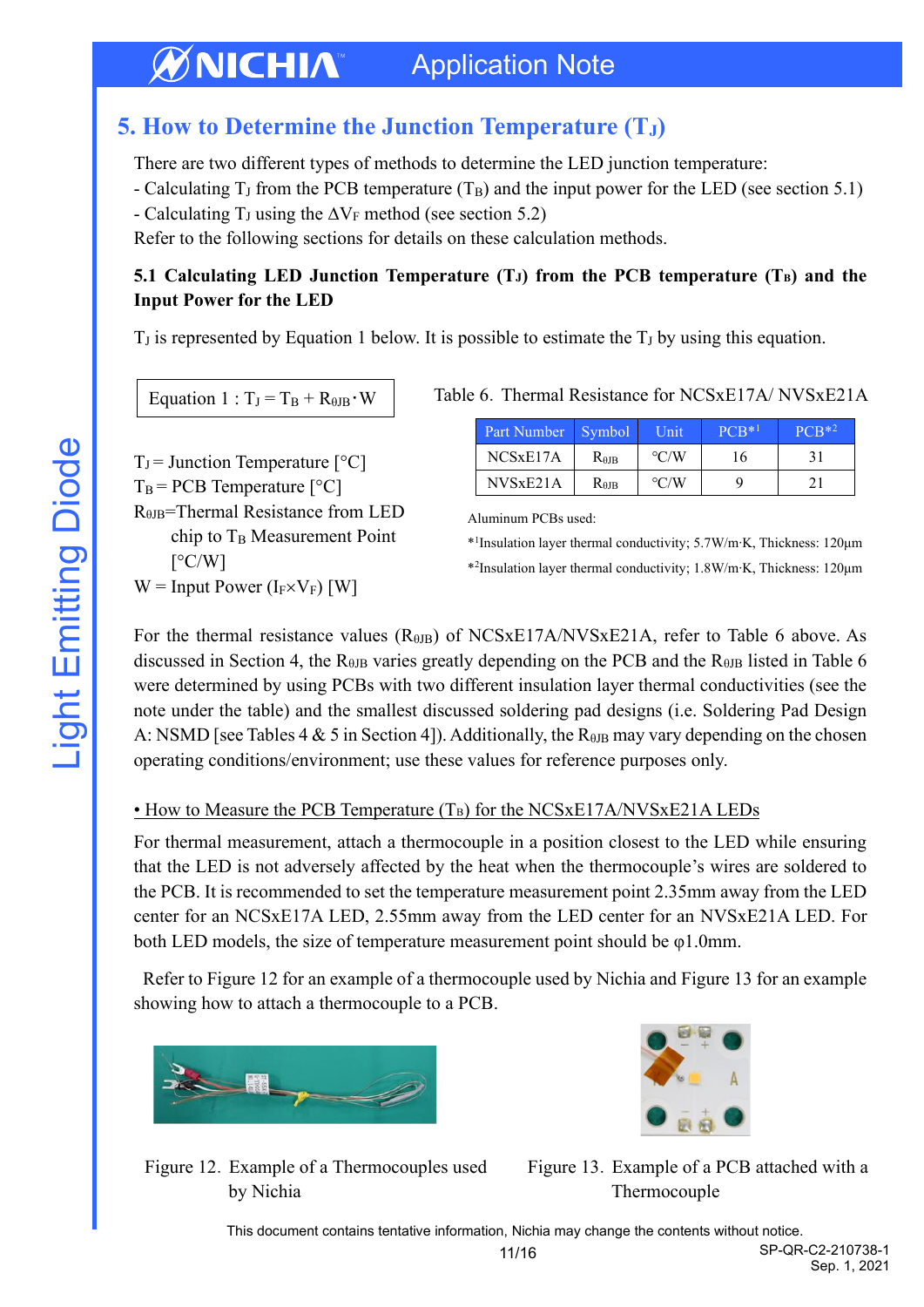## **5.2 Calculating the LED Junction Temperature (TJ) using the ∆V<sup>F</sup> method**

The forward voltage  $(V_F)$  of LEDs varies as the ambient temperature  $(T_A)$  changes. It is possible to use this characteristic to calculate the  $T_J$  of a LED in a light module.

• How to Determine the Temperature Coefficient of an LED soldered to a PCB

Place the LED light module in a temperature/humidity chamber. Measure the  $V_F$  at  $T_A$  ranging from 25°C to 135°C to determine the LED temperature function using Equation 2 below.

Equation 2: Temperature Coefficient K =  $V_{F@25°C} - V_{F@135°C}$  (135-25)

For the measurement, use a pulse current  $(I_P=1mA)$  and it will not cause the LED to generate excessive heat causing no effect on the measurement, and achieve good reproducibility. For the measurement circuit, refer to Figure 14 and for the relationship between  $T_A$  and  $V_F$ , refer to Figure



#### • How to Calculate the Junction Temperature

First measure the  $V_F$  immediately after the LED light module is turned on using the pulse current  $(I_P = 1 \text{ mA})$  (V<sub>F1</sub>). Then proceed to operate the LED light module using the chosen operating current for the application until the thermal saturation point is reached. At that point, then measure the VF again using the pulse current (I<sub>P</sub> = 1mA) (V<sub>F2</sub>). These steps ensure that the  $\Delta V_F$  is measured in a method that ensures these measurements are not affected by the heat from the LED during operation and is reproducible; Then determine the  $\Delta V_F = V_{F1} - V_{F2}$ . For the relationship between the T<sub>J</sub> and  $\Delta V_F$ , refer to Equation 3. Use this equation to estimate the T<sub>J</sub>.

Equation 3: TJ= $\Delta$ VF/K+T<sub>A</sub>

Refer to Figure 16 for the measurement circuit, Figure 17 for an example of the measured waveform of input current to operate an LED light module and Figure 18 for an example of the measured waveform of voltage in the same module.





Figure 16. Measurement Circuit

This document contains tentative information, Nichia may change the contents without notice.

12/16 SP-QR-C2-210738-1 Sep. 1, 2021

15.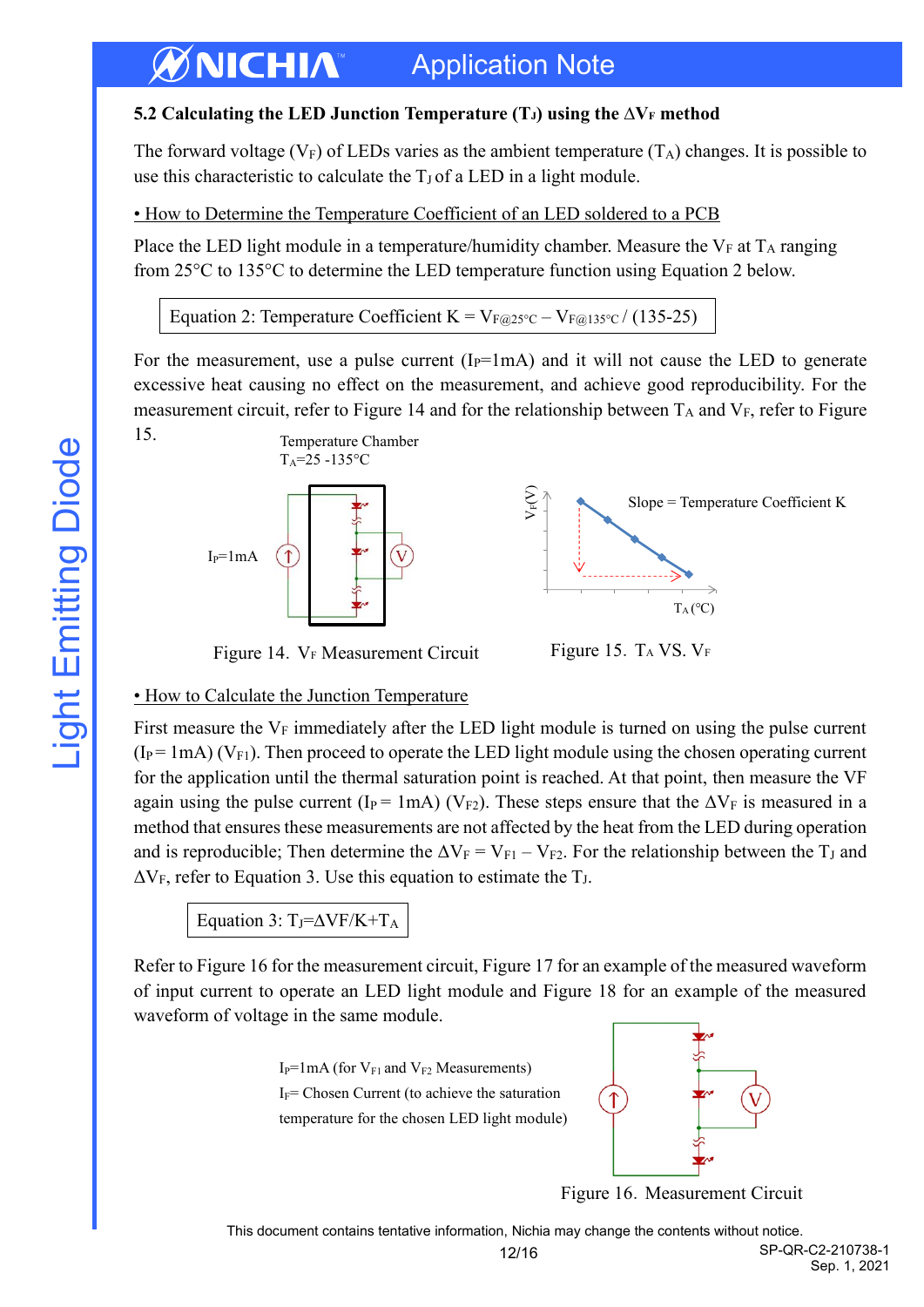# CHIA

# Application Note







Figure 18. Measured Voltage Waveform (Example)

When determining T<sub>J</sub>, the  $\Delta V_F$  method has an advantage in measurement precision over the other method in Section 5.1. The disadvantaged are that it requires special equipment/instruments (e.g. temperature chamber, power supply for operation, measuring instruments) and a high level of measurement precision (i.e. temperature coefficient K and  $\Delta V_F$ ). Refer to the next section for a simpler temperature evaluation method using a thermal imaging camera.

# <span id="page-12-0"></span>**6. Temperature Evaluation**

For LED module temperature evaluations, verification with an infrared thermal imaging camera is effective. With this method, it is impossible to measure LED junction temperatures and it is a practical method for checking LED surface temperatures and the temperature distributions of LED modules. An example of Nichia's evaluation using this method is shown in Figure 19 below.

# **6.1 Example of a Temperature Evaluation for an LED Light Module**

[Light Module Used]



PCB Outline Dimensions: 40mm Light Emitting Surface (LES): Dimension: φ17.4mm PN: NCSLE17A (sm27 R8000) Number of Units: 48 LEDs  $I_F = 350mA$ Input Power: 48W Aluminum PCB's Insulation Layer: Thermal Conductivity: 5.7W/m∙K Thickness: 120μm Soldering Pad Design: NSMD Heat Sink: 0.5°C/W



\*1 Ar1: LED Surface Temperature (center), Ar2: LED Surface Temperature (edge),

Ar3: PCB Temperature

\*2 Measuring Instrument: T620 Thermal Imaging IR Camera (640 x 480) manufactured by FLIR Systems, Inc.

Figure 19. Temperature Evaluation with a Thermal Imaging Camera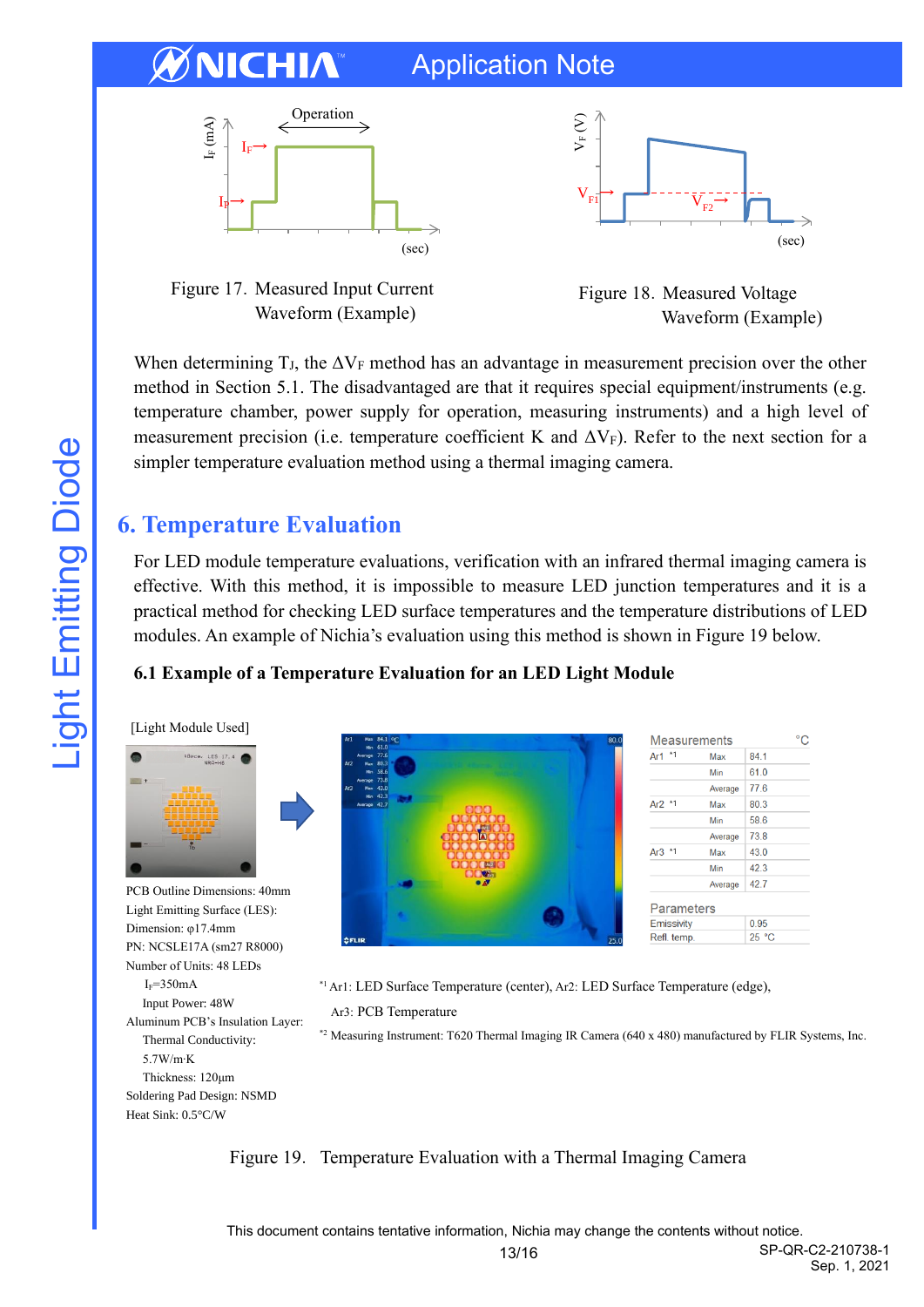## **6.2 Surface Temperature of an LED**

For the NCSxE17A/NVSxE21A LEDs, the surface temperature is more likely to be higher than the junction temperature. The heat of an LED is mostly generated in its junction area; however, it is also generated in the phosphor layer as a result of the wavelength conversion within that layer (i.e. Stokes loss). The NCSxE17A/NVSxE21A LEDs have thin phosphor layers designed to be far from the heat dissipation path of the LED chip; this causes the surface temperature to increase since the heat in the phosphor layer is not able to dissipate easily. Refer to Figure 20 for a schematic diagram of how the heat generated in the phosphor layer flows in a NCSxE17A/NVSxE21A LED.



The amount of the heat generated in the phosphor layer may vary depending on the color temperature, color rendering index and light output. Refer to Figure 21 and Figure 22 for the details on how the difference between the junction and surface temperatures changes as the operating current increases.





Figure 21.Example of the Surface and Junction Temperature Differences for NCSxE17A LEDs

Figure 22.Example of the Surface and Junction Temperature Differences for NVSxE21A LEDs

Based on Figure 21, when the NCSLE17A LEDs (Color Rank: sm27, Color Rendering Index Rank: R8000) are operated at  $I_F=350$  mA, the surface temperature is higher than the junction temperature by approximately 30°C. It is possible to use this result to estimate the junction temperature:

Example: NCSLE17ALED (Color Rank: sm27, Color Rendering Index Rank: R8000) at IF=350mA

| <b>Estimated LED</b> | $\cdots$ [Measured LED Surface Temperature $-$ | $130^{\circ}$ C       |
|----------------------|------------------------------------------------|-----------------------|
| Junction Temperature | (by thermal imaging)]                          | (based on Figure 21)] |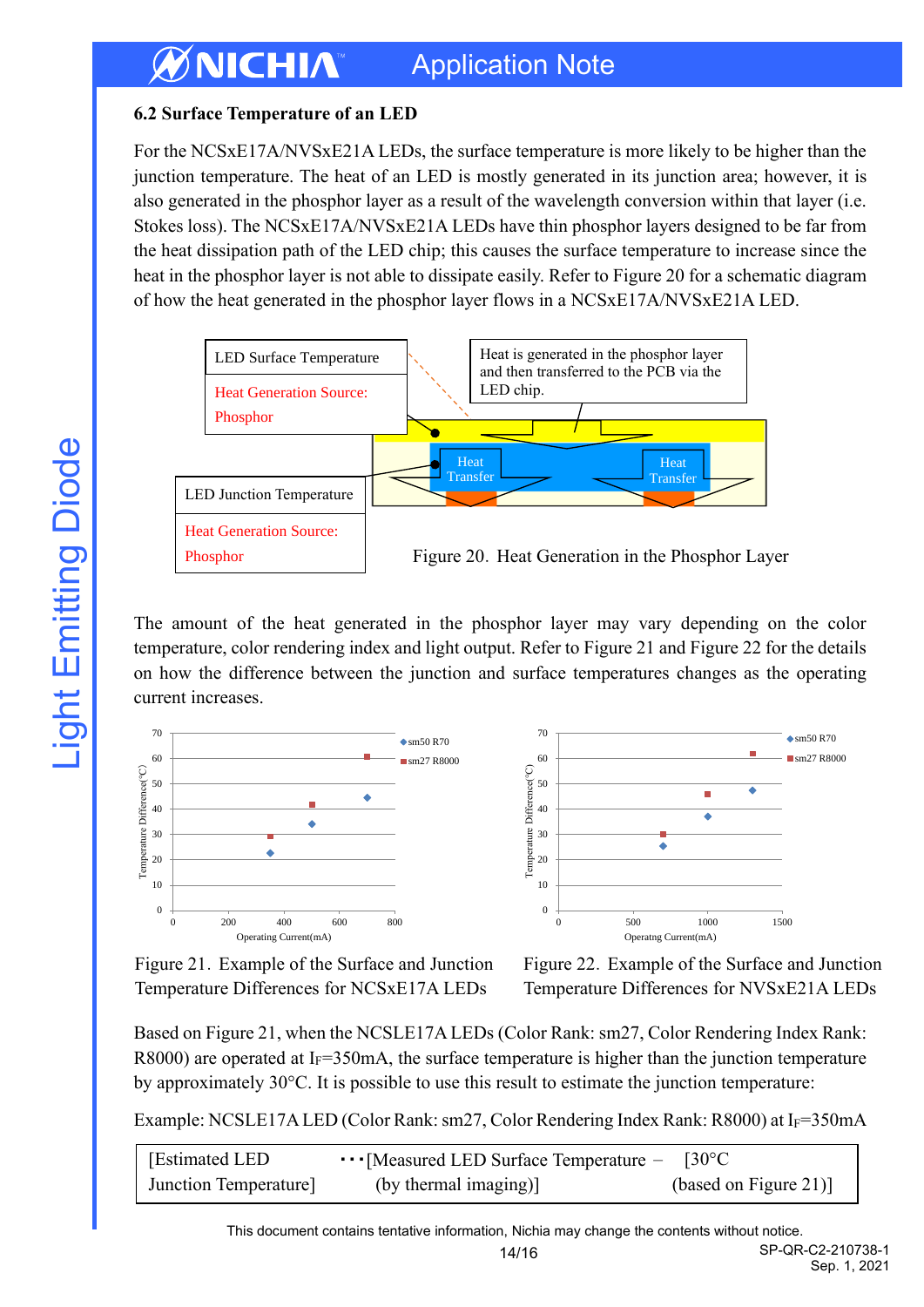#### **6.3 Cautions/Suggestions for Temperature Evaluation with a Thermal Imaging Camera**

- •The measurement result may vary depending on the measuring instrument and the measurement conditions/environment and may contain measurement errors. To use this measurement result for the thermal management design of the chosen application, ensure that the design has sufficient tolerances.
- •The surface temperature an NCSxE17A/NVSxE21A LED will be higher than the junction temperature of the LED. If using the LEDs with optical parts with low heat resistance (e.g. secondary lens, reflector) in the same luminaire, ensure that necessary precautions are taken. Additionally, ensure that a necessary clearance distance is taken between the LED and an optical part and it is verified for the chosen application prior to use.
- •The LED surface temperature should be lower than 150°C. If the LED surface temperature is high, the operating/environmental conditions are too severe for the LEDs. Ensure that there are no issues with the chosen operating/environmental conditions (e.g. the PCB, soldering pad design, heat sink to dissipate the heat from the LED, and operating current used).

# <span id="page-14-0"></span>**7. Summary**

This application note describes important items for system/luminaire designers to consider when using NCSxE17A/NVSxE21A LEDs and optimizing the thermal design of the chosen application. Ensure that when designing an LED luminaire, appropriate parts/materials are selected for the light module (e.g. PCB, heat dissipating materials) and sufficient temperature evaluations are conducted.

Sep. 1, 2021